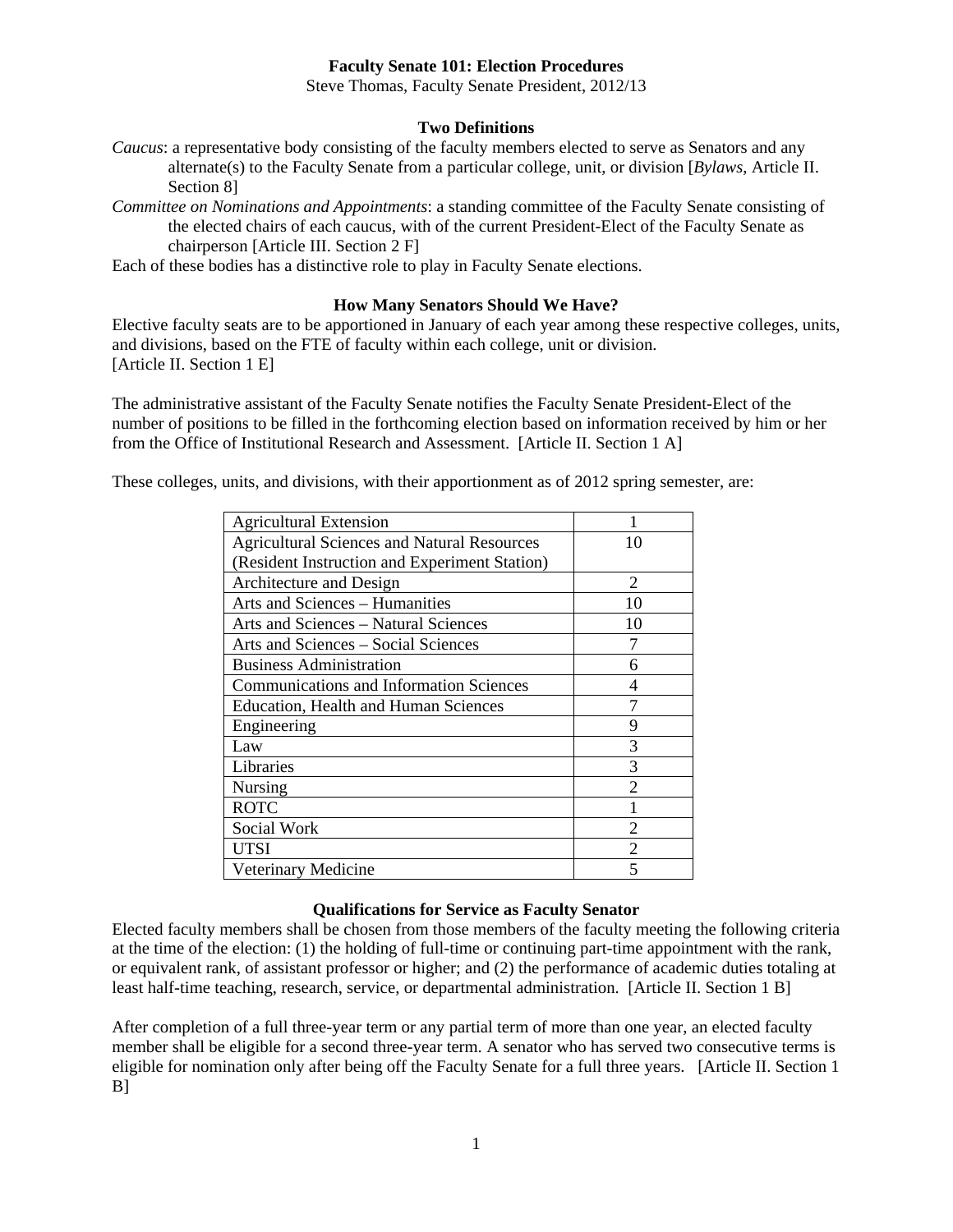#### **Faculty Senate 101: Election Procedures**

Steve Thomas, Faculty Senate President, 2012/13

## **Term of Office**

The term of office for each elected faculty member is three years (unless a faculty member is elected to serve a partial term; see below) and begins August 1 of the year in which the member is elected. The members elected by each college, unit, or division shall be divided into three classes, each class consisting of approximately one-third of the elected representatives of each college, unit, or division. [Article II. Section 1 B]

In case of an increase in the number of elected faculty member representatives authorized for any caucus, the new elective seats shall be apportioned over the three classes of members in a manner that distributes the members as equally as possible across the classes. Elected faculty members may be elected to oneyear, two-year, or three-year terms in order to achieve this approximate distributive equality. In case of a decrease in the number of elected faculty member representatives authorized for any caucus, the decrease in representation shall be made at the next expiration of the term of an elected member. [Article II. Section 1 E (emphasis added)]

#### **Election of Senators: Responsibilities of Caucus Members**

Members of each caucus elect a convening caucus chair for the coming year by August 1 each year. [Article II. Section 8]

The elected faculty members from each caucus shall serve as a nominations subcommittee of the Faculty Senate Committee on Nominations and Appointments for the respective college, unit, or division represented by the caucus. The caucus members shall call for and receive nominations from faculty in their respective colleges, units, or divisions. The members of each caucus shall meet to select from nominees the appropriate number of candidates to stand for election in their college, unit, or division. There shall be at least two candidates listed on the ballot for each seat to be filled through the annual election, absent extraordinary circumstances. Nominations will be submitted by February 15. [Article II. Section 2 A (emphasis added)]

 **Election of Senators: Responsibilities of the Committee on Nominations and Appointments**  The Committee on Nominations and Appointments shall collect the names of all nominees to be included on the ballot, together with a brief biography or statement for each, and shall set the time and procedures for voting. [Article II. Section 2 A]

The Committee on Nominations and Appointments shall render a report to the Faculty Senate at its regular May meeting of each year and at other times as may be required. [Article III. Section 2 F]

## **Other Elections: Responsibilities of the Committee on Nominations and Appointments**

The Committee on Nominations and Appointments shall also recruit two nominees for Faculty Senate President-Elect every year and two nominees for the campus representative to the University Faculty Council in the spring semester of every third year. [Article III. Section 2 F]

## **Qualifications for Service as President-Elect of the Faculty Senate**

The President-Elect shall be chosen for a one-year term from among those members of the faculty meeting the following criteria at the time of election: (1) the holding of full-time appointment with the rank, or equivalent rank, of assistant professor or higher; (2) the performance of academic duties totaling at least half-time teaching, research, service, or departmental administration; and (3) prior service on the Faculty Senate (as an administrative member, an elected faculty member, a committee or council member, or otherwise) within the last five years. [Article II. Section 10]